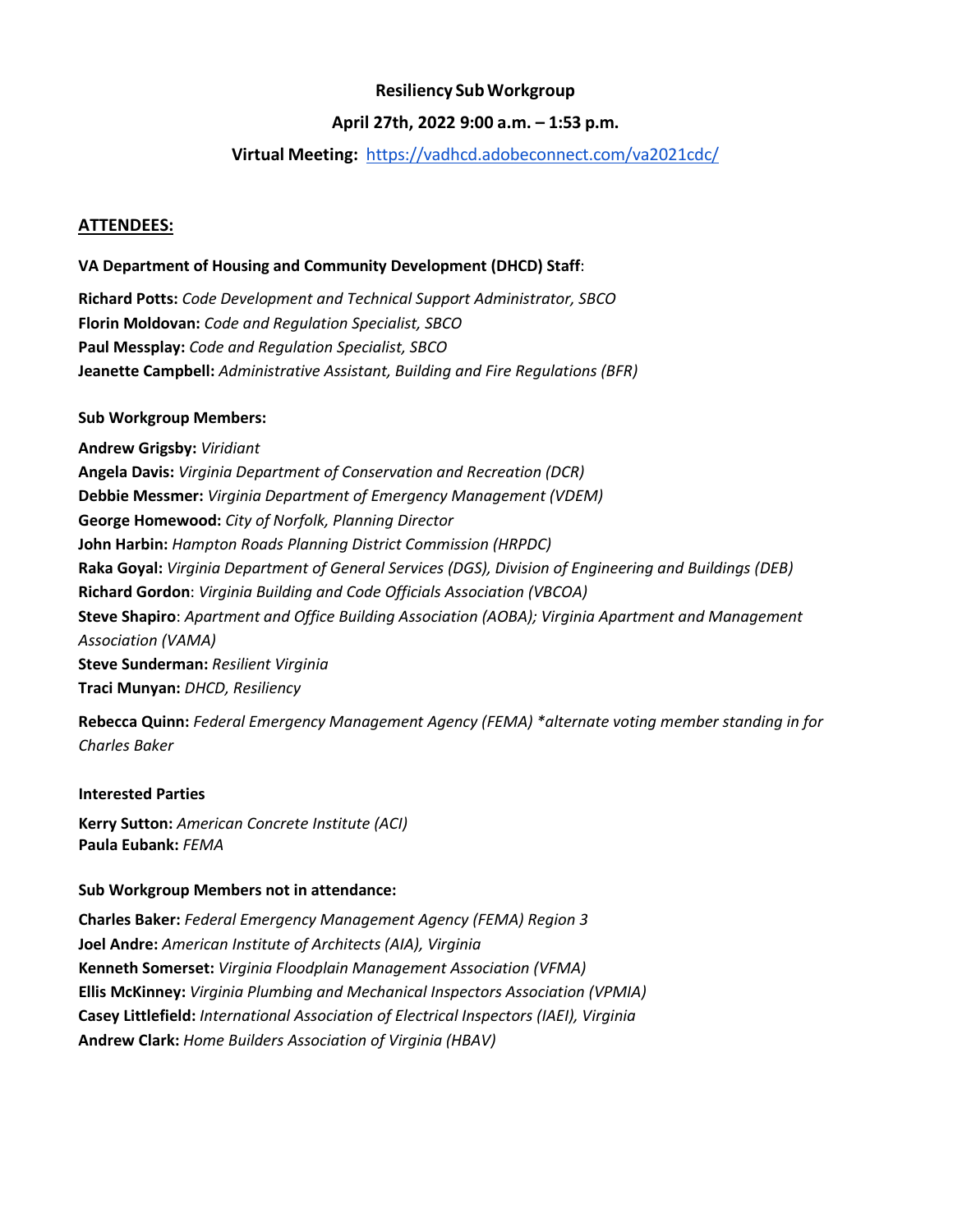### **Welcome & Introductions**

Paul Messplay: Welcomed the group members. He noted an addition to the agenda; RB230 Vinyl Siding, which was a code change proposal that was considered at the ICC Committee Action Hearings in Rochester last month. He let participants know that they could ask DHCD staff for help with any technical issues. He asked Rebecca Quin to introduce herself. She is representing FEMA and is standing in for Charles Baker as a voting member.

# **cdpVA Neutral Impact Proposals – Steve Sunderman, Paul Messplay**

Paul: Paul Messplay and Steve Sunderman put together the analysis of new proposals in cdpVA which were identified as having a neutral impact to resiliency. He asked the group if they had any questions or comments. Steve Sunderman: Energy conservation is not necessarily resiliency, unless it impacts the livability for the resident.

Andrew Grigsby: Livability, also called passive survivability always impacts resiliency. Most energy conservation aspects of the code will have this impact. It also reduces the threat of catastrophic events. He thinks it is part of resiliency.

Steve Shapiro: An energy change that creates homes that are all solar would be resilient. But, generally, he agrees with Steve Sunderman.

Paul: Put an example of a neutral resiliency impact proposal on the screen. EC-C1301.1.1 was considered by Paul to have a negative impact on resiliency, but Steve thought it would not impact resiliency. This is counted as neutral – anything with a non-consensus opinion remains neutral.

Angela Davis: Typed in the chat box:

**Angela Davis:** I would consider energy conservation a component of resilience due to its direct impact on the social determinants of health.

Andrew: Clarified his idea of passive survivability. If, for example a building is insulated, when it's better insulated, it can survive temperature swings and keep occupants safer. To him, that's resiliency in a nutshell.

Traci Munyan: George Homewood brought up the definition of resiliency at the last meeting. She thinks we should spend time discussing what resiliency is.

Steve Sunderman: If there isn't energy to run an HVAC system, that impacts resiliency. In the example of proposal EC-C1301.1.1, insulation for storage buildings and factories doesn't seem to him to have an impact on resiliency.

Raka Goyal: Thinks that even in EC-C1301.1.1, people who work there are affected and it does have a negative impact on resiliency.

Paul: This group is not looking at the technical content of proposals, only giving an opinion of the overall resiliency impact.

# **Proposed Amendments to the VCC, VEBC – George Homewood, Josh Harbin**

George Homewood: The first proposal is intended to match the building code to FEMA language regarding floodplain. In section 103.4, it requires an engineer instead of a registered design professional to prepare the flood elevation certificate. In section 108.2, permit "may be required" was changed to "shall be required".

Steve Sunderman: In 103.4.4, when it says land surveyor or engineer, it could refer to any type of engineer. It may be better to keep registered design professional or design professional of record. An architect may be the responsible party in the project.

George: Although an architect may be responsible for design, they aren't approved by FEMA to complete an elevation certificate. Only a registered professional engineer or land surveyor can complete a flood elevation certificate.

Steve Sunderman: The wording should be changed from engineer to civil engineer.

George: Agrees with that change.

Steve Shapiro: Regarding 108.2.2, there's a list of things that don't require permits in the building code. He's opposed to "shall".

Rebecca Quinn: In the international codes, FEMA uses "registered design professional" even on the elevation certificate, and it relies on state law. If an architect isn't permitted by state law, FEMA doesn't give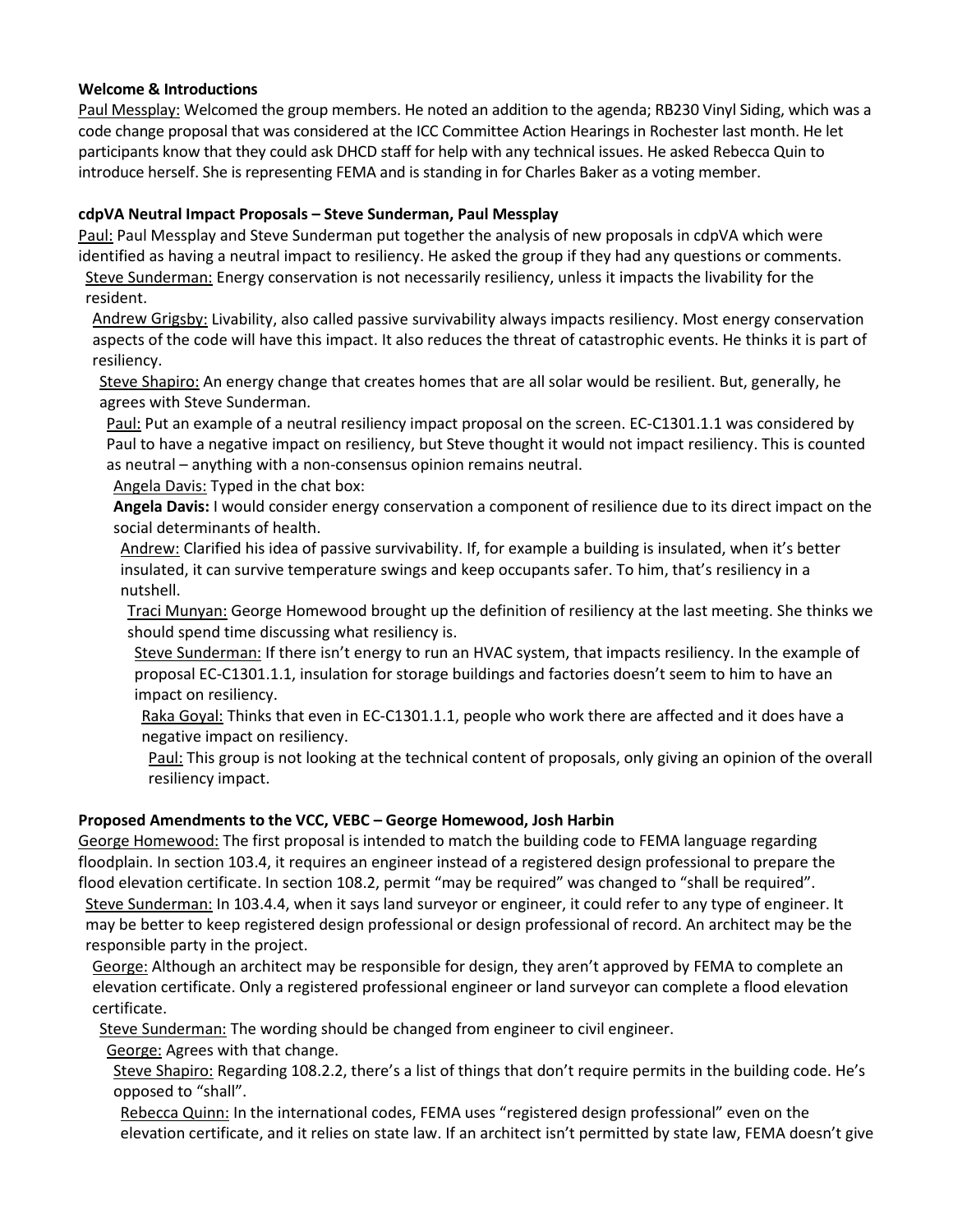approval, just because the form says "registered design professional". Some states don't allow engineers to do land survey work. FEMA will comment on these proposals today, but not all of them. On the exemptions in 108.2, there isn't an exemption in the I-Code. Exempt from a permit isn't the same as exempt from requirements. FEMA will address some of these more thoroughly outside of this meeting. Angela: typed in the chat box:

**Angela Davis:** The exact EC language is as follows: The Elevation Certificate is to be completed by a land surveyor, engineer, or architect who is authorized by law to certify elevation information when elevation information is required for Zones A1–A30, AE, AH, A (with BFE), VE, V1–V30, V (with BFE), AR, AR/A, AR/AE, AR/A1–A30, AR/AH, or AR/AO. Community officials who are authorized by law or ordinance to provide floodplain management

**Angela Davis:** Community officials who are authorized by law or ordinance to provide floodplain management information may also complete this form.\*

George: [BS] section definitions were edited: Base Flood, Coastal A Zone and Coastal High Hazard Area. Base Flood is a.k.a. the 100-year floodplain, references either the Flood Insurance Study or the Flood Insurance Rate Map. Coastal A Zone has wave action between 1.5 and 3 feet in height.

Steve Shapiro: For coastal A zone, 1.5 ft. is also expressed in mm, then 3 feet is expressed in cm. He asked Paul, how sub workgroup will vote on these; as a bunch, or one at a time.

Paul: The group will vote on the individual sections at the end of each proposal.

George: Agrees with Steve, measurement should be mm instead of cm. The Coastal High Hazard Area was edited to include the Coastal Primary Sand Dune, reference the Flood Insurance Study, and include wave action over 3 feet. There's confusion in the building code between what the design flood is and what the base flood is. The terms are not synonymous. He's trying to figure out how to be clear that base flood is the 100-year floodplain, and design flood is base flood plus a degree of freeboard by the locality.

Rebecca: The difference between base flood and design flood has caused confusion since 1995.The design flood and design flood elevation is often the base flood, or a community could adopt a different map like future conditions, sea level rise, or flood of record. Making them the same would preclude localities from using different maps with a higher flood elevation, which may or may not have a frequency associated with it.

George: That's what he's trying to do here, for the very reason Rebecca specified. While the base flood is based on science and data, the design flood is the base flood plus other variables or freeboard.

Rebecca: Freeboard as used in ASCE 24 and elsewhere, is related to where a point on the building is relative to the water. Freeboard is added to the elevation of a building, not the water. If the intent is to allow localities to use another elevation or area, FEMA would endorse that, just write it carefully.

Raka: Agrees with what George and Rebecca are saying. She wanted to add that base flood is the 100-year, floodplain, and design flood adds a calculation to that. She's not sure if ASCE 24 defines design flood.

George: For the section with existing building and existing structure, the idea is to essentially ensure that work done would improve survivability. In order to be called existing and use the existing building code, the building or structure should have been built with a permit, or is a pre-firm structure that existed long before building permits were required. He is still uncertain about the language and is open to suggestions.

Rebecca: This sort of conflates an NFIP definition. A few cycles ago, FEMA removed from the I-Codes requirements for localities to notify them of the date that they put floodplain management regulations in place. FEMA is satisfied with the way that the code defines existing building. Something built after a community adopted regulations can be conforming or non-conforming. The existing building code captures both concepts. This may not even be needed here.

Steve Shapiro: If there's a building that was built in 1900 in a flood zone, the new language seems to say that it needs a permit.

George: That's the struggle he's had with the language. A building built in 1900 probably didn't have code requirements. It's a legal existing building, it may be conforming or non-conforming. He is fine with striking both of these sections if Rebecca thinks they are not necessary.

George: There are other types of flooding events that do exist in Virginia. These next edits to definitions of flood, flood hazard area, floodway and special flood hazard area (SFHA) were made in an attempt to be more in alignment with insurance requirements and FEMA regulations.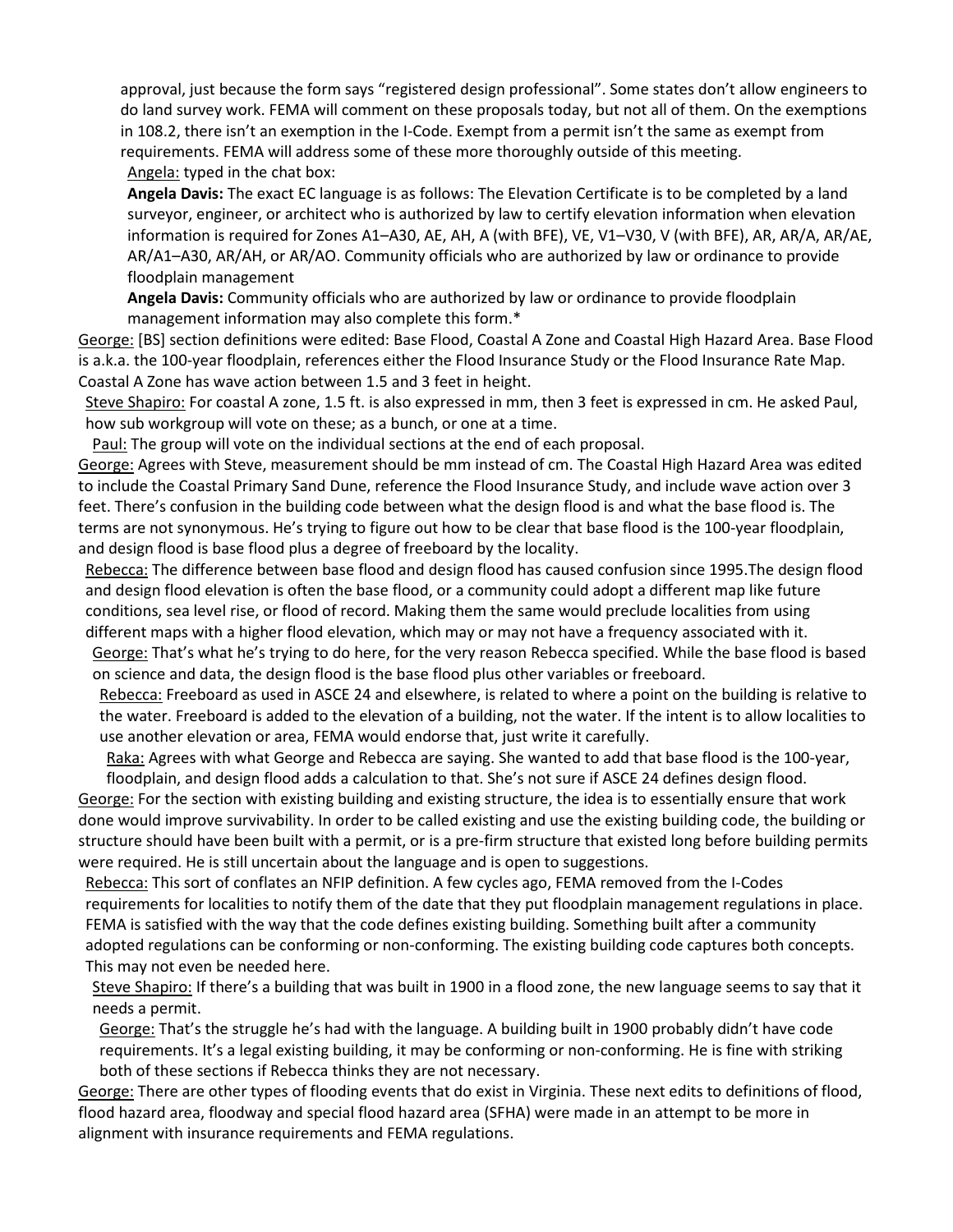Steve Shapiro: Would he want to add something to special flood hazard area to capture what's being done locally?

George: He agrees that the SFHA should say something about localities adding areas. He made a note on that. Paul: Angela recommended in chat:

**Angela Davis:** "Or otherwise legally designated" should be inserted in SFHA to be consistent. Rebecca: A flood hazard area is anything that's not a special flood hazard area on the FEMA map. George: The substantial improvement section was edited to match zoning language with building code language. Improving a structure over 50% has to comply with zoning and building code. This creates an exemption if an improvement is done to get up to design flood elevation standards.

Rebecca: #3 could allow elevation without full elevation. It says that even if someone is elevating a building it doesn't have to comply with other standards. That doesn't sound good. This is the building code, it doesn't supersede local zoning. #3 would conflict with the international existing building code for increasing the height of a foundation.

Angela: typed in the chat box: **Angela Davis:** #3-In terms of resilience, if a building is being elevated then it should meet current code. **Angela Davis:** #4-echoing the previous comment, any building identified as being in a flood-prone area and is being mitigated should meet current code.

{BREAK: 10:01 – 10:06}

George: 802.4 specifies design flood. Flood design data in 1603.1.7 adds grade beams in coastal areas. Raka: Suggested removing the year from the code reference and leaving ASCE 7 or "Current reference code" which is now ASCE 7-16.

George: He can do that.

Rebecca: ASCE 24 refers to scour/erosion, not necessarily ASCE 7. Does he want both the lowest of horizontal structural member and the elevation of grade beam?

George: Grade beams are part of the foundation. If scour and erosion are prevalent, combined with wind events, the building can be brought down.

Paula: How would anticipated scour/erosion be determined? It seems like that would be subjective. George: Flood Insurance Study gives guidance.

Rebecca: typed in chat "ASCE 24 addresses anticipated scour and erosion"

George: 1612.4 Flood hazard documentation should be on the official FEMA Elevation Certificate form. This is editorial to standardize reporting. 2.3 proposes to ban breakaway walls in zones. While the walls are designed to breakaway and not remove the structure, they become water and air borne debris, which could damage other structures. This doesn't prevent use of other barriers that don't provide a threat to adjacent structures.

Rebecca: FEMA encourages communities to consider these higher standards. Also, section 1612.4 is about documentation, while provisions for breakaway walls are in ASCE 24. If this is recommended, it should be an amendment to ASCE 24.

Raka: This doesn't belong in this section about documentation. This is restrictive language and should go somewhere else.

George: 2.3 exists now, regulating breakaway walls. If the prohibition of walls doesn't exist here, neither does the language in the first place. But, he is willing to move it.

George: The last change to the VCC is to remove the exception for R-3 buildings to have basements that wouldn't meet the flood insurance requirements.

Rebecca: Technical bulletin 11 allows low-grade crawl spaces in very specific circumstances and this was worked out with NAHB a decade or more ago. FEMA would be fine with removing this exception. There's discussion now about how that technical bulletin may change in the next edition.

George: The next section is for changes to the USBC and the VRC, (some are redundant from the previous section). Definition of hazard areas, base and design flood, and specific language referring to 2070 because the expected life of most buildings is about 50 years. 322.1.3 refers to Technical Bulletin 2 and ASCE 24. 322.1.5 limits storage area to 200 square feet or less. 322.1.6 is removing the exception for things under the floor, in accordance with FEMA P-348.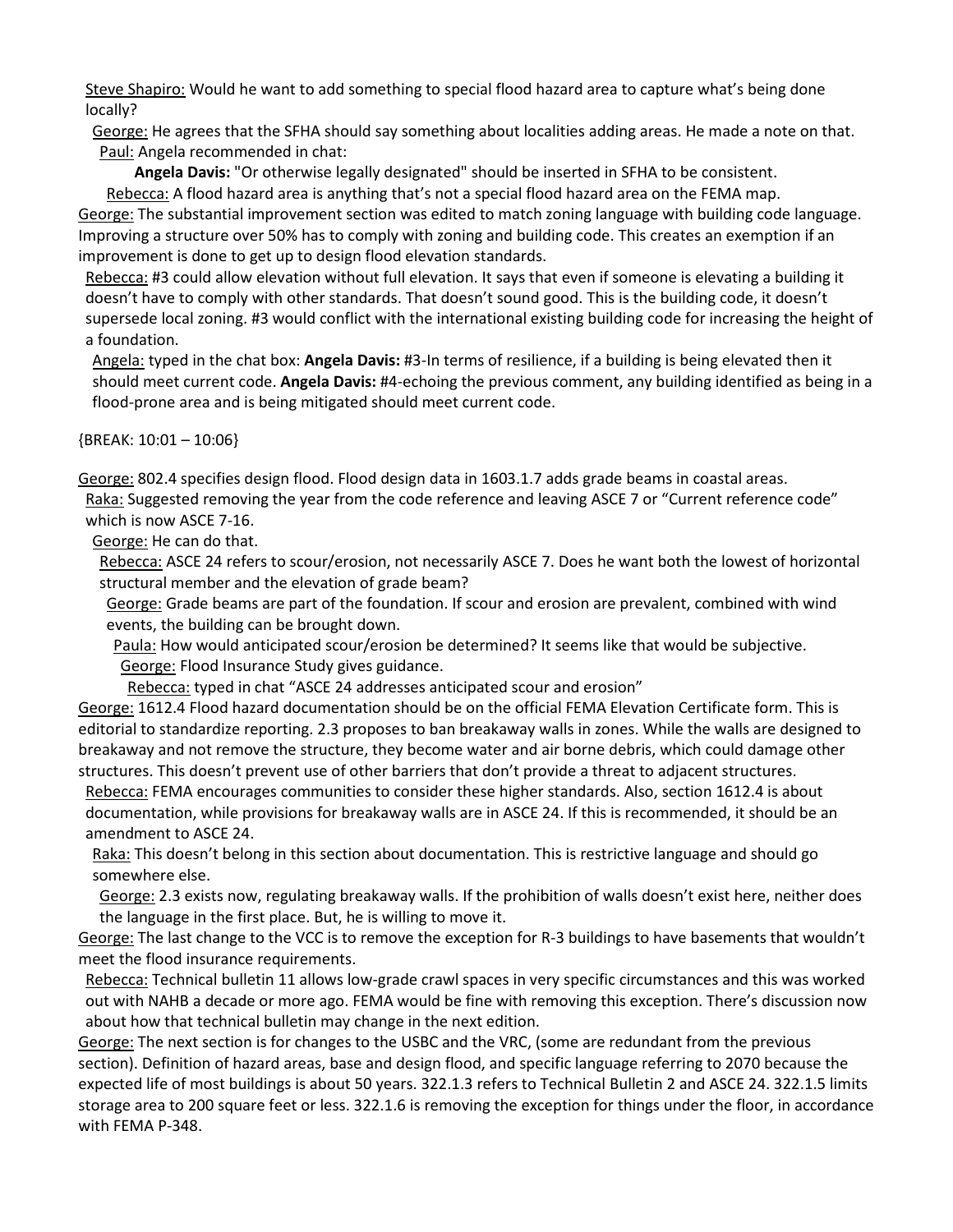Rebecca: The typical equipment used for 1 or 2 family buildings would never meet these requirements, so she thinks it is fine to remove the exception. FEMA P-348 isn't a consensus standard, but it is the correct reference. The reference to ASCE 24 in section 322.1.3 may be creating two sets of rules, unless the reference is only regarding materials.

George: He's trying to clarify where to go to ensure compliance. He's not a subject matter expert on Technical Bulletin 2 or ASCE 24. He's not aware of any internal conflicts between the two.

Richard Gordon: Is concerned about referencing FEMA documents. They aren't written in enforceable language. It would be hard to determine compliance.

Steve Shapiro: Will all of these changes go back to the Workgroups? This discussion went from resiliency impact to code change proposals, so the Workgroup stakeholders should weigh in on this.

Paul: Yes, they will.

George: Section 322.1.9 about manufactured homes references design flood elevations. Section 322.2 defines Coastal A and other velocity enhanced zones. Section 322.2.1 elevation requirements in green will be discussed later. This is where it is located now in this section, but it will also appear later in another proposal to create 3 feet of freeboard in the flood plain. The requirement that walls need to be constructed of flood resistant materials was added in #4. Enclosed area in 322.2.2 is about design instead of base and talks about flood openings. Not every opening is a flood opening. In 322.3.1, some people try to alter the dune lines or land elevation to get out of the flood plain area. They would need a satisfactory Comment CLOMR to do that, which would give FEMA the responsibility of determining compliance.

Steve Shapiro: Is a Comment Document an actual form that's used with a CLOMR? George: Yes, it is.

Paula Eubank: Is flood opening a defined term? If not, perhaps it should be.

George: 322.3.3 adds grade beams into the foundation and eliminates stem wall foundations in Coastal A zones. Rebecca: Removing the stem wall option is written up by FEMA as a higher standard. The ASCE 24 permits backfill stem walls. She is aware of other localities that have removed it for 1-2 family residences, but leave it in for commercial buildings.

George: This is only proposed for the residential code.

George: 322.3.5, walls below the design flood elevation was amended to say that breakaway walls below the floor in Coastal A and high hazard areas are prohibited.

Rebecca: This is another FEMA higher standard. She asked if #2 about insect screening & lattice should remain in the code, and be made clear that those types of barriers are still permitted.

George: Yes, #2 can remain there as an exception.

George: 322.3.6 prohibits enclosed areas below the design flood elevation, which protects the building envelope. The idea is to keep tanks out of Coastal A and high hazard areas. If there is a tank, it should be kept above ground.

Rebecca: Someone asked her about tanks needed for sprinkler requirements and she thinks it makes sense. There shouldn't be chemical or fuel tanks, but water could be there, just elevated.

George: VEBC, flood elevation certificate should be completed by a land surveyor or registered professional engineer. He asked Steve Sunderman if it should say registered professional civil engineer.

Steve Sunderman: Yes, design professional of record or registered professional civil engineer.

Rebecca typed in chat:

**Rebecca Quinn obo FEMA:** Are civil engineers (or any engineers) authorized by law to do elevation surveys? Repeat my comment that whatever FEMA (or the I-Codes) say about engineers doing elevations doesn't supersede state authorization

**Paula Eubank:** This lacks consistency with VCC proposal.

Paul: DHCD will do some research on the issue of who can do the elevation survey. He asked Paula to elaborate on what she typed in the chat box.

Paula: wants consistent language. She thinks an architect can legally do this as well. She doesn't support it.

Paul: Going back through proposal 1, the group will vote on each section for approval or disapproval. Anything Consensus for Approval will go forward as a proposal from the Sub-workgroup. Non-Consensus items will go to the General Workgroup as proposals from George Homewood only if he submits them in cdp VA.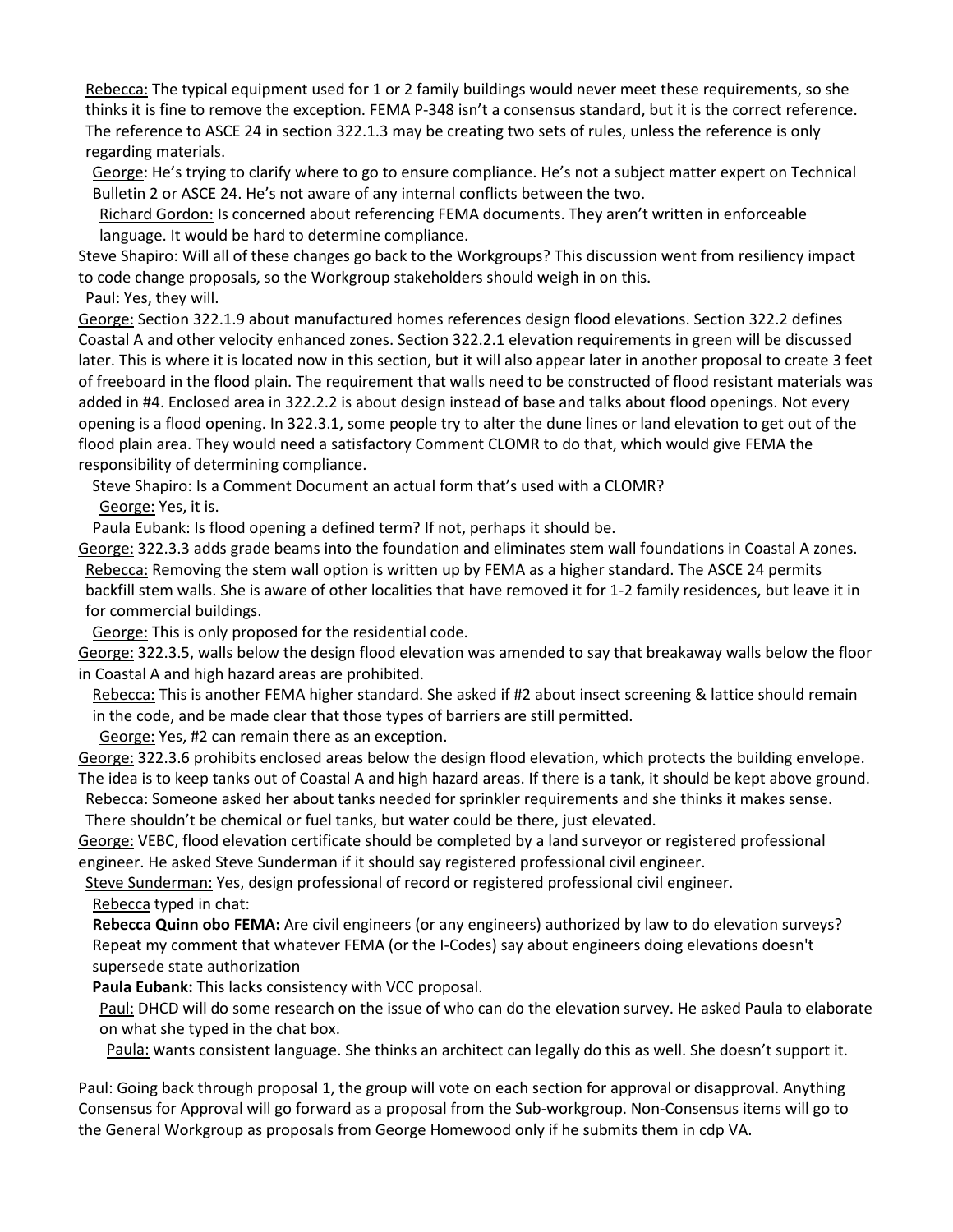Steve Shapiro: Will the Sub-workgroup members who vote be identified on how they vote? Paul: Yes, and only Sub-workgroup members can cast deciding votes.

{Break 10:53 – 11:00}

Paul: The group will review the sections of proposal #1 from George Homewood. Only Sub-workgroup members will vote thumbs up or thumbs down for each section. Any sections that have Consensus for Approval will go to the General Workgroup as one proposal coming from the SFPC Sub-workgroup. Non-consensus sections will go as a proposal coming from George Homewood as the proponent. All discussion notes and votes will be recorded as part of the summary that goes to the General Workgroup.

Rebecca: typed in the chat box:

**Rebecca Quinn obo FEMA:** IF wordsmithing was discussed, can we thumbs-up assuming that will be done Paul: Yes. For example, where the group discussed using "civil engineer" instead of "engineer" it will be amended as proposed if the group votes that it is Consensus for Approval as Modified.

Steve Shapiro: A lot of these are things that FEMA gives points on as with CRS communities, for example. He doesn't agree with mandating some of these things for all localities. He gave a heads up that he will be voting no for some sections for that reason.

**103.4** – A modification from George Homewood was typed in chat to say "registered professional civil engineer". Angela, Richard, Raka and Steve Shapiro voted thumbs down, everyone else voted thumbs up. Steve Shapiro typed in the chat that he would like to have an answer from DPOR first. Non Consensus.

**108.2** –Raka, Rebecca, Richard and Steve Shapiro voted thumbs down. Debbie abstained. Everyone else voted thumbs up. Non Consensus.

**Base Flood Elevation** – Consensus for Approval.

**Coastal A Zone** – Modified to change measurements from cm. to mm. Rebecca voted thumbs down, all other group members voted thumbs up. Non Consensus.

George: Asked Rebecca why she voted thumbs down.

Rebecca: Unless a change makes a technical difference, it's better not to do it. She thinks changes should be kept to a minimum. This is how FEMA defines Coastal A Zone, and it's adequate. It doesn't need to be changed.

**Coastal High Hazard Area** - Modified to change measurements from cm to mm. Consensus for Approval as Modified.

**Base Flood** – Rebecca voted thumbs down, all other group members voted thumbs up. Non Consensus. Raka: In the Coastal A zone, the wave height is limited to 3 feet and it is 3 feet or more in the High Hazard Area. The High Hazard Area also shows velocity zones. Should velocity also be included in the Coastal A Zone? George: Coastal A is a relatively new concept and its only designation is having breaking wave heights of 1.5 to 3 feet. The Velocity Enhancement, which is the absolute coastal wave action of 3 feet or greater is for the High Hazard Area.

Raka: Is there an overlap at the 3 foot line for the zones?

George: There might have been, so he made the change for that reason. The wave height for a High Hazard area is 3 feet or more and the Coastal A zone is not greater than 3 feet.

Rebecca: Typed in the chat box that there is no overlap.

Angela: Typed link in chat with FEMA guidance on the zones and velocity enhancement. [https://www.fema.gov/pdf/rebuild/mat/coastal\\_a\\_zones.pdf](https://www.fema.gov/pdf/rebuild/mat/coastal_a_zones.pdf)

**Existing Building and Existing Structure** – George has withdrawn changes to these sections. **Flood or Flooding** – Consensus for Approval.

**Change Design flood to Base Flood** – Rebecca voted thumbs down, all other group members voted thumbs up. Non Consensus.

**Flood Hazard Area** – Use the VCC wording, but strike "2070". Consensus for Approval as Modified, same for Flood Hazard Area definition in the VRC.

Steve Shapiro: Did George want to add a #3 to this section specific to individual communities? George: Not now. He copied the language from the VRC to the VCC to make it expedient.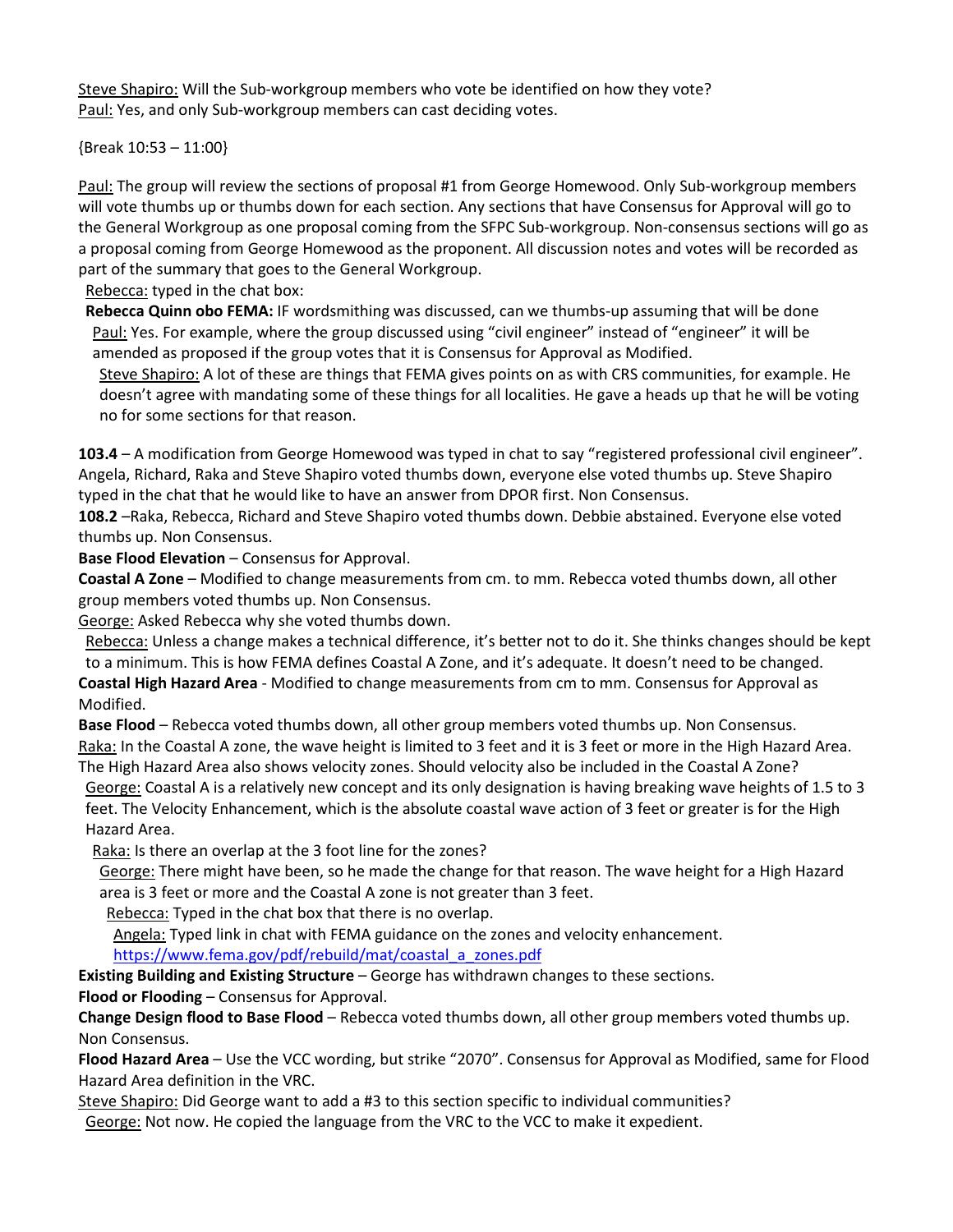**Floodway** – Angela, Rebecca and Raka voted thumbs down, all other group members voted thumbs up. Non Consensus.

**Special Flood Hazard Area** - Consensus for Approval.

Steve Shapiro: The previous discussion was to make a change.

George: He can go either way, and since FEMA was not keen on making the change, he will keep it as it was submitted.

Paula: Pointed out wording inconsistency with other sections as the Flood Insurance Study comes after FIRM. Also, after FIRM, use (FIRM).

**Substantial Improvement** – Richard, Angela, Steve Shapiro, Debbie and Rebecca voted thumbs down. The other group members voted thumbs up. Non Consensus

**802.4** – Steve Shapiro, Richard, Angela, Debbie, Raka and Rebecca voted thumbs down. The other group members voted thumbs up. Non Consensus.

Rebecca: Typed in chat box:

**Rebecca Quinn obo FEMA:** 802.4: Should not change because the elevation required by 1612 (ASCE 24) is higher than the WATER elevation. This contradicts ASCE 24

**{Note:** *Debbie Messmer stepped away from the room and did not vote on the next 5 sections***}**

**1603.1.7** – George modified this to remove the year after the reference to ASCE 7. Rebecca voted thumbs down, Richard abstained and all other group members voted thumbs up. Non Consensus

**1612.4** – Following the discussion, George decided to withdraw this change completely.

Paul: There was discussion about removing the form number from the Elevation Certificate. There was also a discussion about 2.3, if it should remain in the current section, or move to another section.

George: He is fine with removing the form number. He noted that Rebecca typed in the chat that the Elevation Certificate doesn't belong where it is. He asked the group if they thought 2.3 belongs where it is, (which is where it was) and if so, wouldn't his amendment also belong there. If this is not the right place for him to propose his amendment to 2.3, then he thinks it is the wrong place for 2.3 to begin with.

Rebecca: 1.1 and 2.1 are the only items that require elevation certificates. 1.2, 1.3, 2.2 and 2.3 are certification of designs, not elevations. Also, if calling out the certificate in 1.1 and 2.1, the word "Approved" should instead say "Current, effective form". This has to be submitted first (before it's approved or not).

Paula: The registered design professional can prepare and seal the document. She wonders if there may be wording discrepancy with other sections.

**1805.1.2.1** – Steve Shapiro and Richard voted thumbs down, all other group members voted thumbs up. Non Consensus.

**322.1.3** – Richard, Steve Shapiro and Rebecca voted thumbs down, all other group members voted thumbs up. Non Consensus

**322.1.5** – Consensus for Approval

**{Note:** *Debbie Messmer returned to the room and continued to vote on the following sections***}** 

**322.1.6** – Rebecca, Richard and Steve Shapiro voted thumbs down as originally proposed, with the stricken language, and the addition of FEMA P-348, all other group members voted thumbs up. Non Consensus. On a second vote, only for the stricken language, without adding FEMA P-348, Richard and Steve Shapiro voted thumbs down and all other group members voted thumbs up. Non Consensus.

Rebecca: Supports striking the first part in the exception, but not adding "in accordance with FEMA P-348".

George – Agrees with that. Strike the first part and remove the reference to FEMA P-348.

**322.1.8** – Consensus for Approval

**322.1.9** – Rebecca voted thumb down, Richard abstained. All other group members voted thumbs up. Non Consensus

**322.2** – With a modification to change cm to mm. Consensus for Approval as Modified

{Lunch Break 12:02 – 12:30}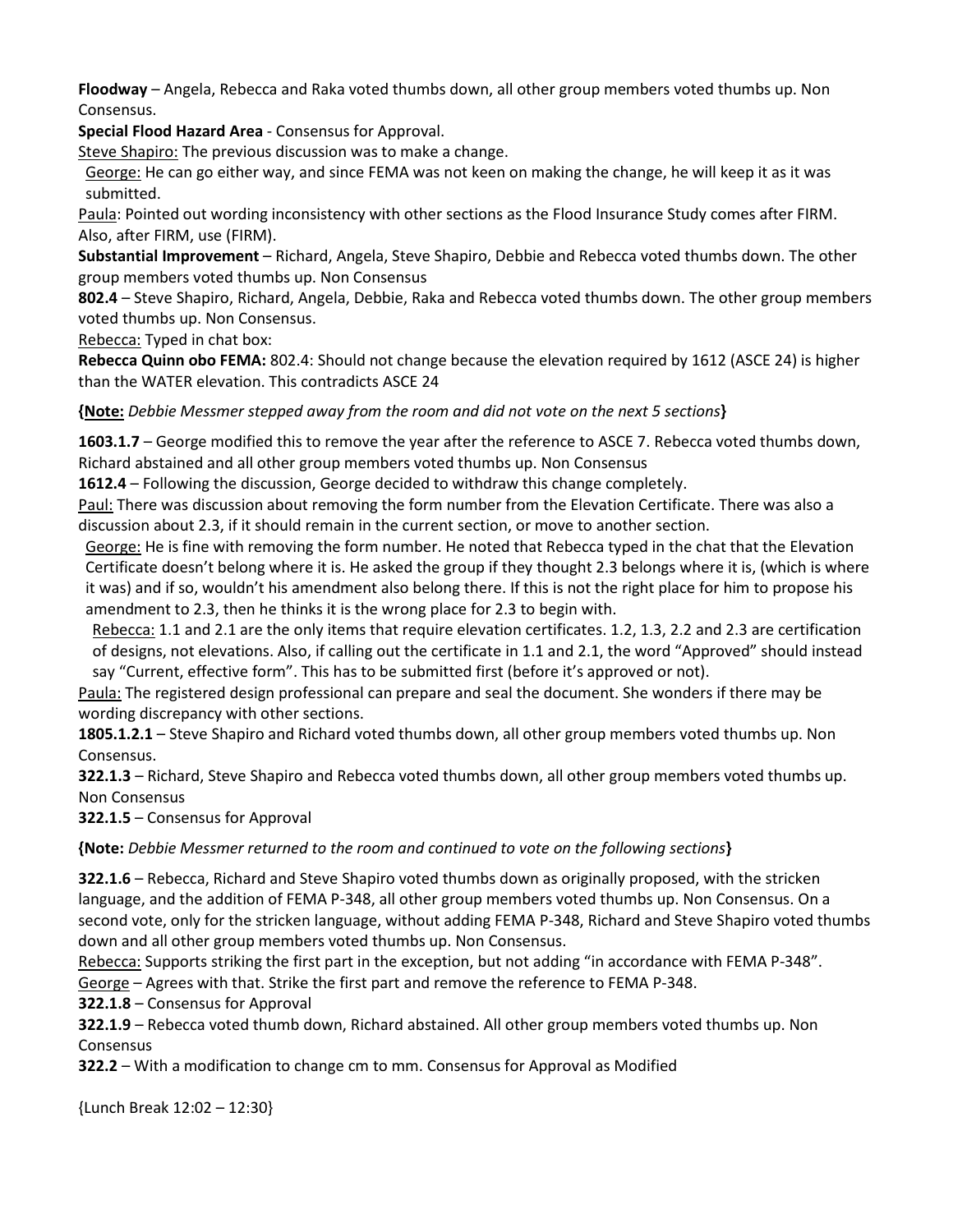**{Note:** *Angela Davis was away from the room, and did not vote on the remaining sections of this proposal or on the Vinyl Siding proposal***}** 

**322.2.1 Item #4.2** – modified to read "flood damage resistant materials" for consistency with other sections. Consensus for Approval as Modified. (322.2.1, items 1-3 will remain as they are written in 2021).

Steve Shapiro: The charging statement in #4 talks about garage and carport floors, then section 4.2 talks about walls. It just seems odd.

Rebecca: It is about both floors and walls. If the floors are below the required elevation, there need to be additional wall requirements. "flood damage resistant materials" is the correct phrase that should be used here. George: He agrees to "flood damage resistant".

**322.2.2** – Following the discussion, a vote was taken on keeping the reference to TB-1 in this section. Richard and Steve Shapiro voted thumbs down, Debbie abstained and all other group members voted thumbs up. Non Consensus. The remainder of the changes in this section was tabled for a later time. Rebecca: typed in the chat box:

**Rebecca Quinn obo FEMA:** R322.2.2: is the intent to refer to TB-1 only for engineered openings – even though item 2.1 is written to cover both engineered and non-engineered? If citing non-consensus is OK, recommend move pointer to RB 1 to the end of item 2. And if you're OK citing TB 1, shouldn't the same be in R322.2.2.1 (next)? Editorial to update pointers to ASCE 24, should be Sec. 2.7.2.2. (ICC issued errata)

George: is there a recommendation to modify something other than changing cm to mm? Rebecca: TB-1 has lots of guidance about engineered and non-engineered openings. The way this reads now, it seems like it could apply to only engineered openings. The reference to TB-1 should be moved to item #2 and it would be better to say "in accordance with R322.2.1 and TB-1", so that it would cover both the openings and the installation. Although, that may only cover the openings, and not the installation. Perhaps there should be a vote if there should be a reference to TB-1 at all.

Paul: Asked Rebecca if she would type something in a word document that might be acceptable language and placement.

Raka: Asked what the difference is between openings and flood openings, and would flood openings include other non-engineered openings?

George: Not all openings qualify as flood openings. This is an attempt to clarify that point.

Raka: OK, so it has to be a flood opening only. Thank you.

Paul: Asked George if he wanted to take a vote about including the reference to TB-1 in 322.2.2. George: Yes.

Rebecca: Said if the group vote was to keep the reference to TB-1, she would send something with her opinion on where to put it and how it should read.

Steve Shapiro: Is TB in non-consensus language?

Rebecca: Yes, it is non-mandatory language for the most part. It is meant for guidance.

**322.3.1** – Consensus for Approval.

**322.3.3** – Steve Shapiro, thumbs down, Richard Gordon abstained, all others thumbs up. Non Consensus.

**322.3.5** – Modified to retain item #2 – Steve Shapiro voted thumbs down, all other group members voted thumbs up. Non Consensus.

**322.3.6** – Consensus for Approval.

**322.3.6.1** – Steve Shapiro and Rebecca voted thumbs down, all other group members voted thumbs up. Non Consensus.

Rebecca: Typed in the chat box:

**Rebecca Quinn obo FEMA:** envelope protection change only works if breakaway walls not allowed

**322.3.10** –Consensus for Approval.

**VEBC 103.9** – modified to say "registered professional civil engineer". Richard Gordon abstained, and all other group members voted thumbs up. Consensus for Approval as Modified

**{Note:** *John Harbin was away from the room, and did not vote on the following sections***}** 

**RB230-22 – Vinyl Siding** – Following the discussion, Richard voted thumbs down, Debbie abstained, and all other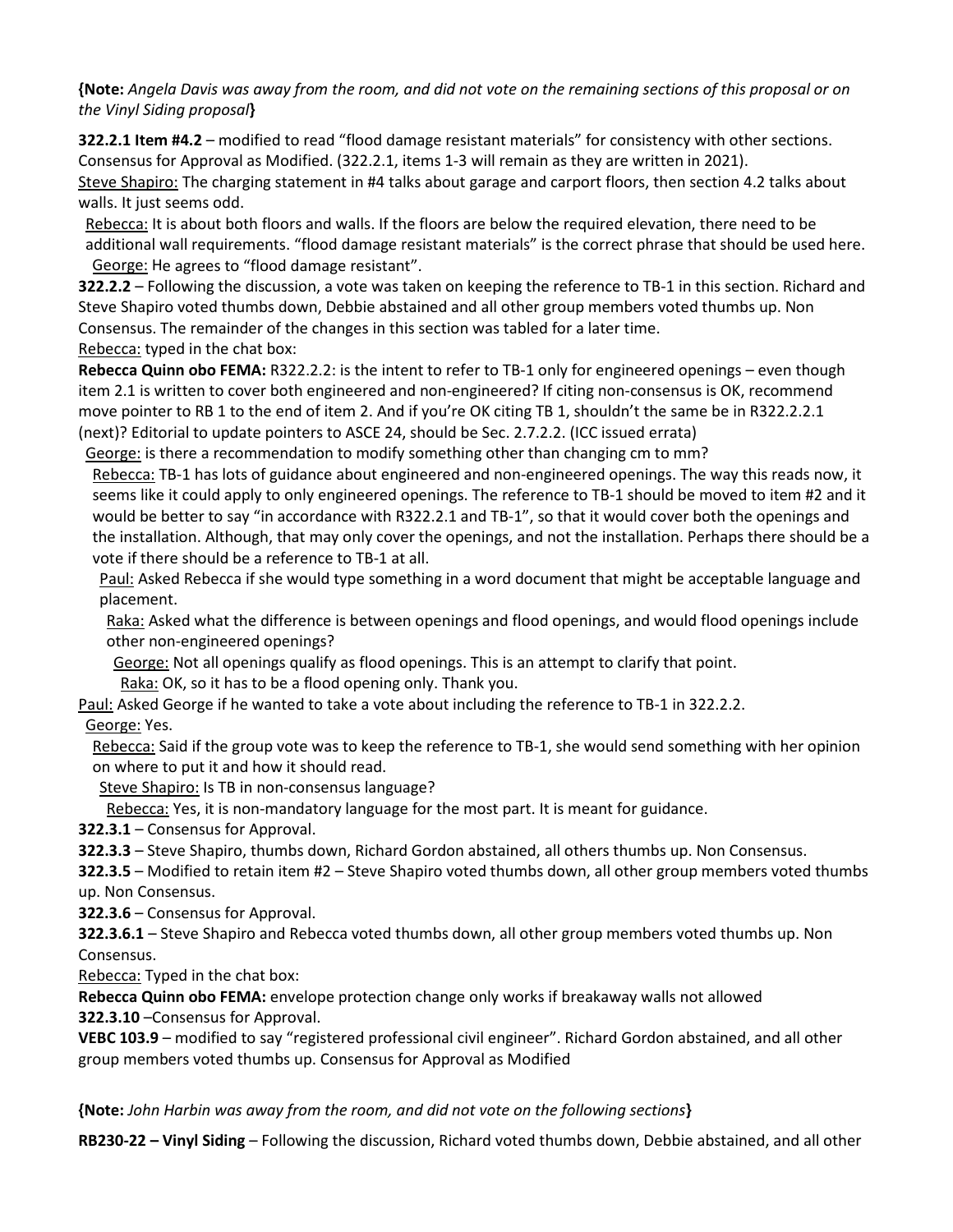group members voted thumbs up. Non Consensus.

Paul: This proposal was developed by the Vinyl Siding Institute and FEMA to give technical guidance on proper installation of the starter strip, and if applicable, utility trim. This did receive a unanimous vote for approval by the ICC Committee Action Hearings in Rochester last month, with one modification. The floor modification was in 703.11.1.1, which says "Where the first course of siding has to be cut or trimmed, the bottom edge shall be secured with utility trim and snap locks as specified by the manufacturer's installation instructions". The proponents of this proposal cited a study done after a hurricane in Florida, which found widespread damage due to a starter strip being improperly installed. They propose that if the starter strip is properly installed as proposed, it would mitigate damage, including windborne debris.

Steve Shapiro: This was voted 14-0 by the ICC Committee, but there is still a time of public comment, and a revisit in Louisville, KY later this year before it becomes final.

Richard: He doesn't think that VBCOA supported this because the siding cited in the report which showed damage may not have been installed properly in the first place. Typically the installation is part of the manufacturer instructions.

Raka: 703.11.1.1 is already in the 2021 code and is about fasteners. Should the # be different? Paul: Yes, correlation would be needed if this carries.

**{Note:** *Angela Davis returned to the room and voted on the remaining proposals***}** 

**Tornado Loads Proposal – Paul Messplay** – Following the discussion, the vote was Consensus for Approval. This will go to the General Workgroup as coming from this Sub-workgroup.

Paul: This was also part of the ICC Committee Action Hearings in Rochester, and received a 14-0 vote. It was developed by ASCE, NIST and FEMA to include specific tornado loadings in the International Building Code under certain conditions. It was also supported by the NAHB at the hearings. It includes a map of tornado-prone regions and provides design considerations in those tornado-prone regions.

Steve Shapiro: There were two modifications proposed as well.

Paul: Yes, the first modification is in 1605.1 item 4 and in 2308.2.3 says "where design for tornado loads is required". The second is in 1603.1.4, which was modified to say "wind loads, and where required by Section 1609.5 tornado loads"

**George Homewood – Proposal 2** – Following the discussion, Steve Shapiro voted thumbs down, Richard Gordon abstained and all other group members voted thumbs up. Non Consensus.

George: Withdraws the change to the definition in the first section, and is only submitting the change to 322.2.1. This is a proposal to add 3 feet of freeboard, changing it from 1 foot.

Rebecca: Supports not changing definitions. Asked George about why the change was made to 322.2.1 and not to 322.3.3.

George: Agrees with Rebecca, that it should also be in 322.3.3.

Paul: The group will not vote on the definition. The vote will be for changing to 3 feet in 322.2.1 and 322.3.3.

**George Homewood – Proposal 3** – Following the discussion, the vote on the first two sections (105.1.1 and 105.2.1) resulted in Consensus for Approval as Modified, striking the phrase "in localities in Coastal Virginia". Debbie abstained and all other group members voted thumbs up. George withdrew the proposed change to Section 105.2.2

George: This proposal suggests that the building official and at least one technical assistant has general knowledge of floodplain and high-velocity wind construction requirements in Coastal Virginia areas.

Steve Shapiro: How is "general knowledge" defined and who decides if the building official and technical assistant has it? Is there definition of "Coastal Virginia"?

George: The General Assembly has defined Coastal Virginia. He could include a map if necessary. He copied the phrase "general knowledge" from a prior section.

Steve Sunderman: Wonders why this is restricted to Coastal Virginia? It could be applicable to other areas as well. George: He would be happy to see this as a requirement in all areas, but he wanted to limit the scope so that it would be more acceptable.